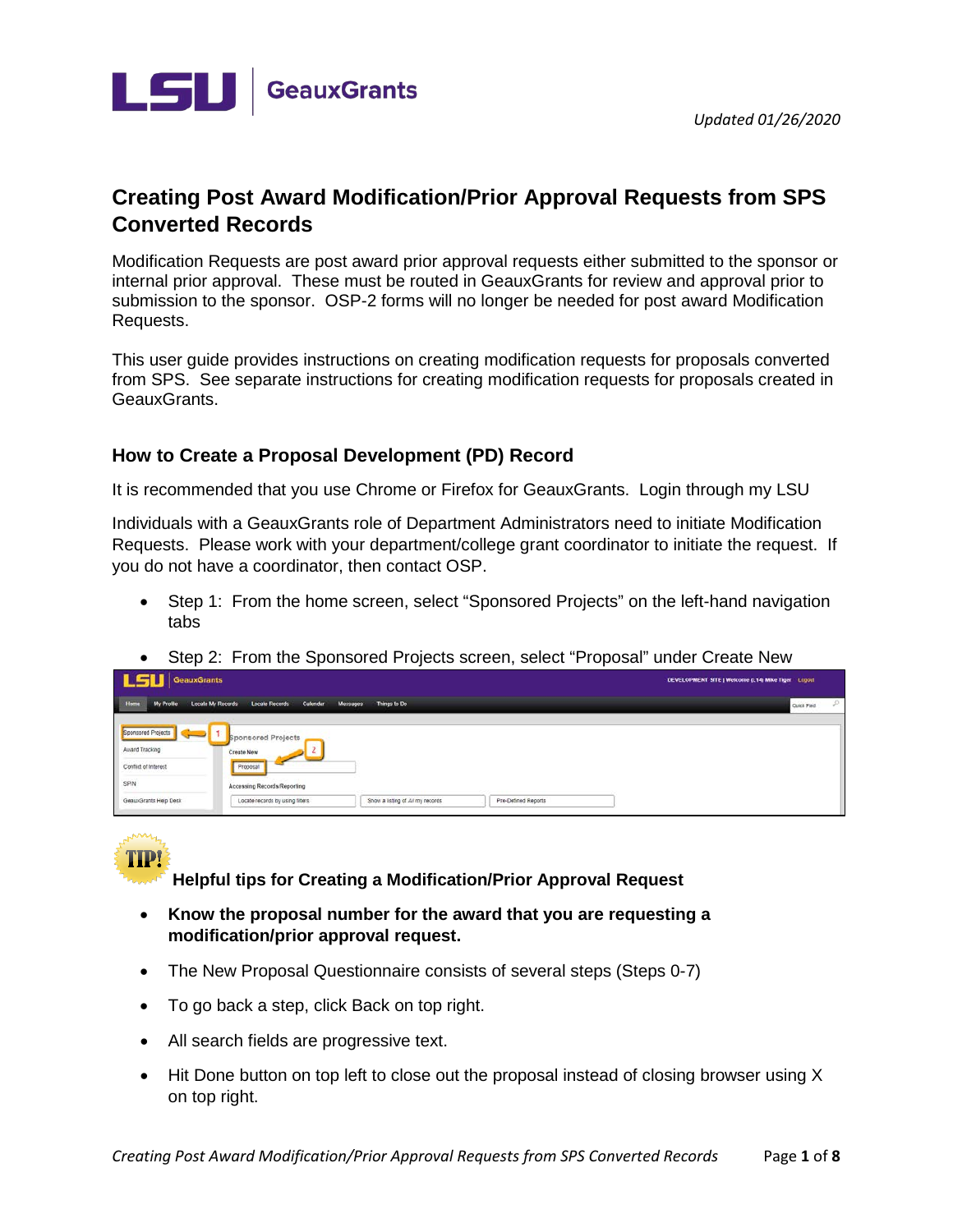### **New Proposal Questionnaire – Creating Modification Request from Converted SPS records.**

- The first modification request created from an SPS record will need to follow these steps for the New Proposal Questionnaire.
- Step 0: Defaults to user. Change to the Principal Investigator (PI) by clicking Change. Type last name, first name of PI and click Select.

| New Proposal Questionnaire                                   |                               |
|--------------------------------------------------------------|-------------------------------|
| Step 0: Confirm you intend for the PI of this proposal to be | Tiger, (L13) Mike the Change  |
| Step 1: Create a "New" Proposal or "Copy From Existing"?     | Create a New Proposal         |
| Continue                                                     | Copy From Existing Proposal - |

- Step 1: Click on "Create New Proposal" and click Continue
- Step 1 Continued: Select "Setup Proposal Manually" and click Continue.

| New Proposal Questionnaire                                   |                                     |
|--------------------------------------------------------------|-------------------------------------|
| Step 0: Confirm you intend for the PI of this proposal to be | Tiger, (L13) Mike the Change        |
| Step 1: "New" or "Copy From Existing"?                       | Create a New Proposal               |
| Step 1: Continued                                            | Setup Proposal Manually<br>Continue |
|                                                              |                                     |

• Step 2: Choose "Modification/Prior Approval Request" and Click Continue.

| New Proposal Questionnaire                                   |                                   |
|--------------------------------------------------------------|-----------------------------------|
|                                                              |                                   |
| Step 0: Confirm you intend for the PI of this proposal to be | Tiger, (L13) Mike the Change      |
| Step 1: "New" or "Copy From Existing"?                       | Create a New Proposal             |
| Step 2: Please Select a Proposal Type                        | Modification/Prior Approval Req ▼ |
| Continue                                                     |                                   |
|                                                              |                                   |

- Step 3: Type in first few letters of sponsor name, select from list and click Continue.
- Step 4: Auto Populates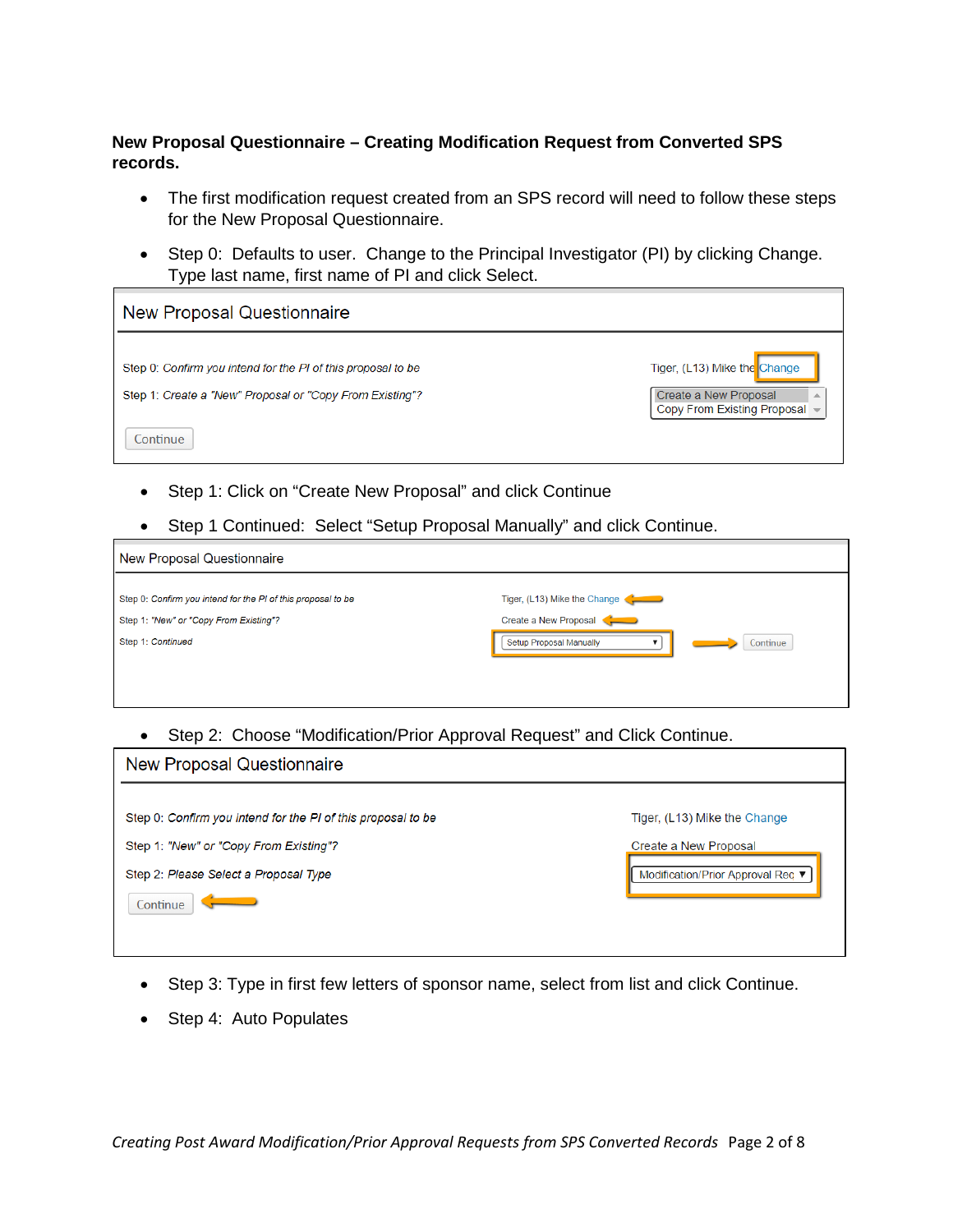### • Step 5: Type in proposal title from SPS record. Click Continue.

| New Proposal Questionnaire                                   |                                               |
|--------------------------------------------------------------|-----------------------------------------------|
|                                                              |                                               |
| Step 0: Confirm you intend for the PI of this proposal to be | Tiger, (L13) Mike the Change                  |
| Step 1: "New" or "Copy From Existing"?                       | Create a New Proposal                         |
| Step 2: Proposal Type                                        | Modification/Prior Approval Request           |
| Step 3: Selected Sponsor                                     | National Science Foundation (NSF)             |
| Step 4: "Tracking" Number or "Proposal" Number               | This proposal will be automatically numbered. |
| Step 5: Proposal's Title                                     |                                               |
| Test SPS Converted Record                                    |                                               |
|                                                              |                                               |
|                                                              |                                               |
|                                                              |                                               |
| Continue                                                     |                                               |
|                                                              |                                               |

# • Step 6: Enter period of performance of award from SPS or Workday. Click Continue.

 $\overline{1}$ 

| New Proposal Questionnaire                                   |                                               |  |  |  |
|--------------------------------------------------------------|-----------------------------------------------|--|--|--|
| Step 0: Confirm you intend for the PI of this proposal to be | Tiger, (L13) Mike the Change                  |  |  |  |
| Step 1: "New" or "Copy From Existing"?                       | Create a New Proposal                         |  |  |  |
| Step 2: Proposal Type                                        | <b>Modification/Prior Approval Request</b>    |  |  |  |
| Step 3: Selected Sponsor                                     | National Science Foundation (NSF)             |  |  |  |
| Step 4: "Tracking" Number or "Proposal" Number               | This proposal will be automatically numbered. |  |  |  |
| Step 5: Proposal's Title                                     | <b>Test SPS Converted Record</b>              |  |  |  |
| Step 6: What are the project start and end dates?            | From<br>曲<br>01-Jul-2019                      |  |  |  |
|                                                              | To<br>Ö<br>30-Jun-2020                        |  |  |  |
| Continue                                                     |                                               |  |  |  |

## • Step 7: Auto Populates. Click Continue.

### • Click Create Proposal.

| New Proposal Questionnaire                                   |                                                                                                                                                                                                                                                                                                                                | <b>DUCK</b> |
|--------------------------------------------------------------|--------------------------------------------------------------------------------------------------------------------------------------------------------------------------------------------------------------------------------------------------------------------------------------------------------------------------------|-------------|
|                                                              |                                                                                                                                                                                                                                                                                                                                |             |
| Step 0: Confirm you intend for the PI of this proposal to be | Tiger, (L13) Mike the Change                                                                                                                                                                                                                                                                                                   |             |
| Step 1: "New" or "Copy From Existing"?                       | Create a New Proposal                                                                                                                                                                                                                                                                                                          |             |
| Step 2: Proposal Type                                        | Modification/Prior Approval Request                                                                                                                                                                                                                                                                                            |             |
| Step 3: Selected Sponsor                                     | National Science Foundation (NSF)                                                                                                                                                                                                                                                                                              |             |
| Step 4: "Tracking" Number or "Proposal" Number               | This proposal will be automatically numbered.                                                                                                                                                                                                                                                                                  |             |
| Step 5: Proposal's Title                                     | <b>Test SPS Converted Record</b>                                                                                                                                                                                                                                                                                               |             |
| Step 6: Project Start and End Dates                          | 01-Jul-2019 to 30-Jun-2020                                                                                                                                                                                                                                                                                                     |             |
| Step 7: Number of Budget Periods                             |                                                                                                                                                                                                                                                                                                                                |             |
| Is all of the above information correct?                     | *NOTE: Clicking "Create Proposal" will create a new proposal with the properties you have indicated above. There is<br>one final screen of questions to be completed before you can start entering your new proposal. Again, you will be<br>able to change the properties of the proposal once it has been created if need be. |             |
| Step back through responses<br>Create Proposal               |                                                                                                                                                                                                                                                                                                                                |             |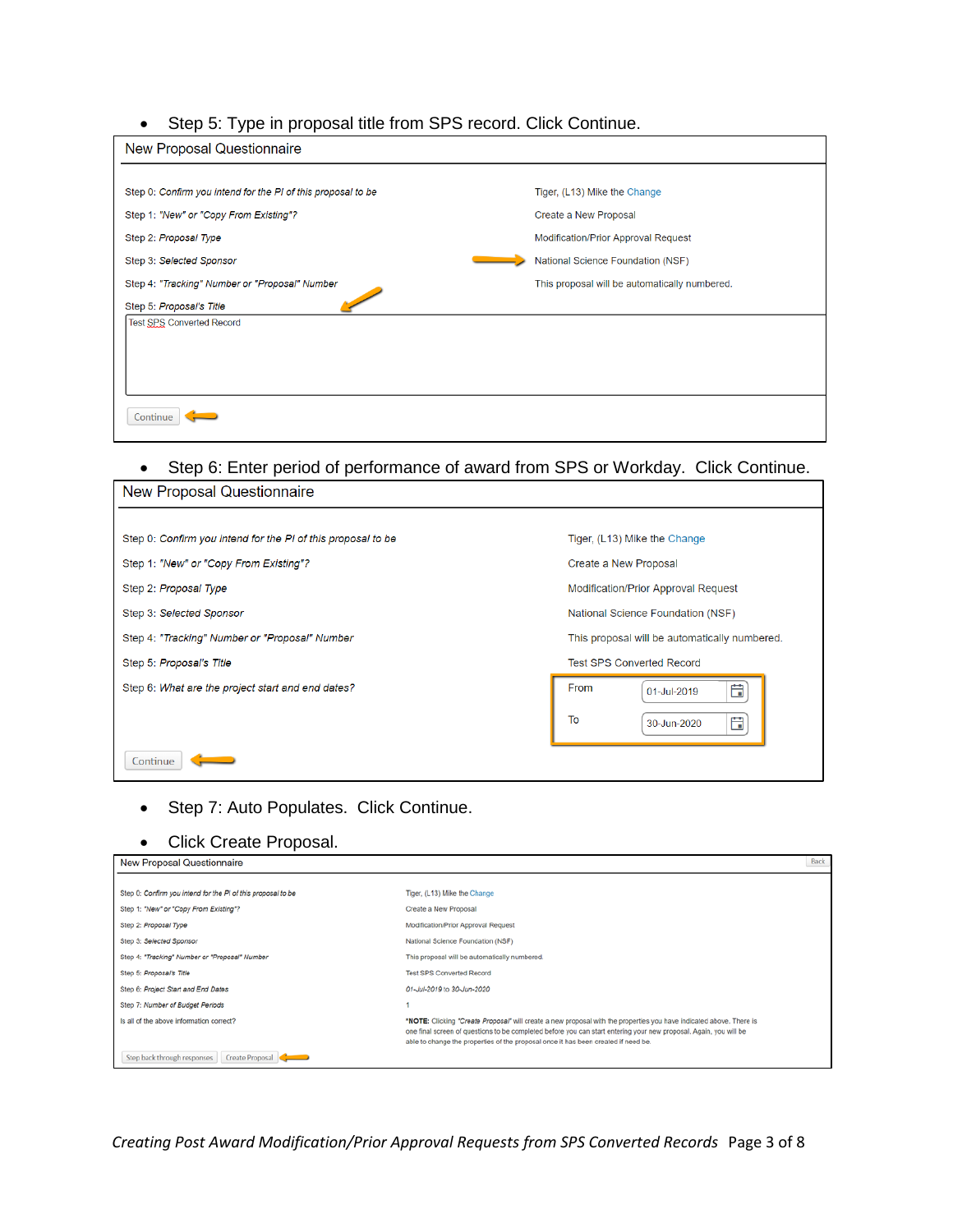#### **Setup Questions**

• Department Administrators and OSP will have the ability to Show hidden fields. Click Show to expose the screen template.

| Ξ | Done Save              | Darya Testing Proposal started on 10/17/2019<br>(L13) Mike the Tiger - LSUAM   Sch of VETM   Pathobiological Sciences (Shell Oil Company)                                                                                   | AM200 | Prop |
|---|------------------------|-----------------------------------------------------------------------------------------------------------------------------------------------------------------------------------------------------------------------------|-------|------|
|   | <b>Setup Questions</b> | Setup Questions                                                                                                                                                                                                             | Show  |      |
|   |                        | Please answer all questions below and click SAVE.                                                                                                                                                                           |       |      |
|   |                        | This proposal is broken down into several sections based upon what the institution requires. Once each section is complete, please indicate so by clicking the Completed checkbox in the upper right corner of the section. |       |      |
|   |                        | If any changes are needed, please contact the Office of Sponsored Programs at osp@lsu.edu.                                                                                                                                  |       |      |
|   |                        | If this is a Modification Request, please click 'Show' at the top of the page and select the Modification Request Template.                                                                                                 |       |      |
|   |                        | If this is an Other Miscellaneous Agreement, please click 'Show' at the top of the page and select the Other Miscellaneous Agreement Template.                                                                              |       |      |
|   |                        | Submission Mechanism/Form Information                                                                                                                                                                                       |       |      |

• From the Submission Mechanism/Screen Template select Modification Request.

| Save<br>Done                                  | Darya Testing Proposal started on 10/17/2019<br>(L13) Mike the Tiger - LSUAM   Sch of VETM   Pathobiological Sciences (Shell Oil Company)                                                                              |                                        |                                    |
|-----------------------------------------------|------------------------------------------------------------------------------------------------------------------------------------------------------------------------------------------------------------------------|----------------------------------------|------------------------------------|
| <b>Setup Questions</b>                        | <b>Setup Questions</b>                                                                                                                                                                                                 |                                        | ❸<br><b>Reset Defaults</b><br>Hide |
| <b>Internal Uploads &amp; Routing</b>         | This is used for modification requests requiring sponsor prior approval or internal approval. Once each section is complete, please indicate so by clicking the Completed ch<br>the upper right corner of the section. |                                        |                                    |
| <b>Tasks</b><br><b>Proposal Tracking (PT)</b> | Submission Mechanism/Form Information                                                                                                                                                                                  |                                        |                                    |
|                                               | ♥<br>Proposal Sponsor                                                                                                                                                                                                  | Shell Oil Company Change               |                                    |
|                                               | Is this a Flow Through Project?<br>Please select a Submission Mechanism/Screen Template<br><b>STATES</b>                                                                                                               | Yes ONo<br><b>Modification Request</b> |                                    |

• You will receive the following warning. Click OK.

| of formatting differences between the two mechanisms. | You are changing the submission mechanism for this proposal. There may be previously completed components of this proposal that might have to be re-done because |              |
|-------------------------------------------------------|------------------------------------------------------------------------------------------------------------------------------------------------------------------|--------------|
|                                                       |                                                                                                                                                                  | OK<br>Cancel |

• This will change your screen to a Modification Request view. Under Link to existing proposal, click Look Up.

| $\equiv$<br>Save<br>Done | Darya Testing Proposal started on 10/17/2019<br>(L13) Mike the Tiger - LSUAM   Sch of VETM   Pathobiological Sciences (Shell Oil Company) |                                                                                                                                                                                                                              |   | Proposal<br>AM200178 |
|--------------------------|-------------------------------------------------------------------------------------------------------------------------------------------|------------------------------------------------------------------------------------------------------------------------------------------------------------------------------------------------------------------------------|---|----------------------|
| <b>Setup Questions</b>   | Setup Questions                                                                                                                           |                                                                                                                                                                                                                              | ø | Show                 |
|                          | Please answer all questions below and click SAVE.                                                                                         |                                                                                                                                                                                                                              |   |                      |
|                          |                                                                                                                                           | This is used for modification requests requiring sponsor prior approval or internal approval. Once each section is complete, please indicate so by clicking the Completed checkbox in the upper right corner of the section. |   |                      |
|                          | Submission Mechanism/Form Information                                                                                                     |                                                                                                                                                                                                                              |   |                      |
|                          | Proposal Sponsor                                                                                                                          | Shell Oil Company Change                                                                                                                                                                                                     |   |                      |
|                          | Deadline Information                                                                                                                      |                                                                                                                                                                                                                              |   |                      |
|                          | $\circ$<br>is there a Deadline for this Submission?                                                                                       | © Yes ® No                                                                                                                                                                                                                   |   |                      |
|                          | General Proposal Properties                                                                                                               |                                                                                                                                                                                                                              |   |                      |
|                          | Link to existing proposal                                                                                                                 | None Identify d'Look Up                                                                                                                                                                                                      |   |                      |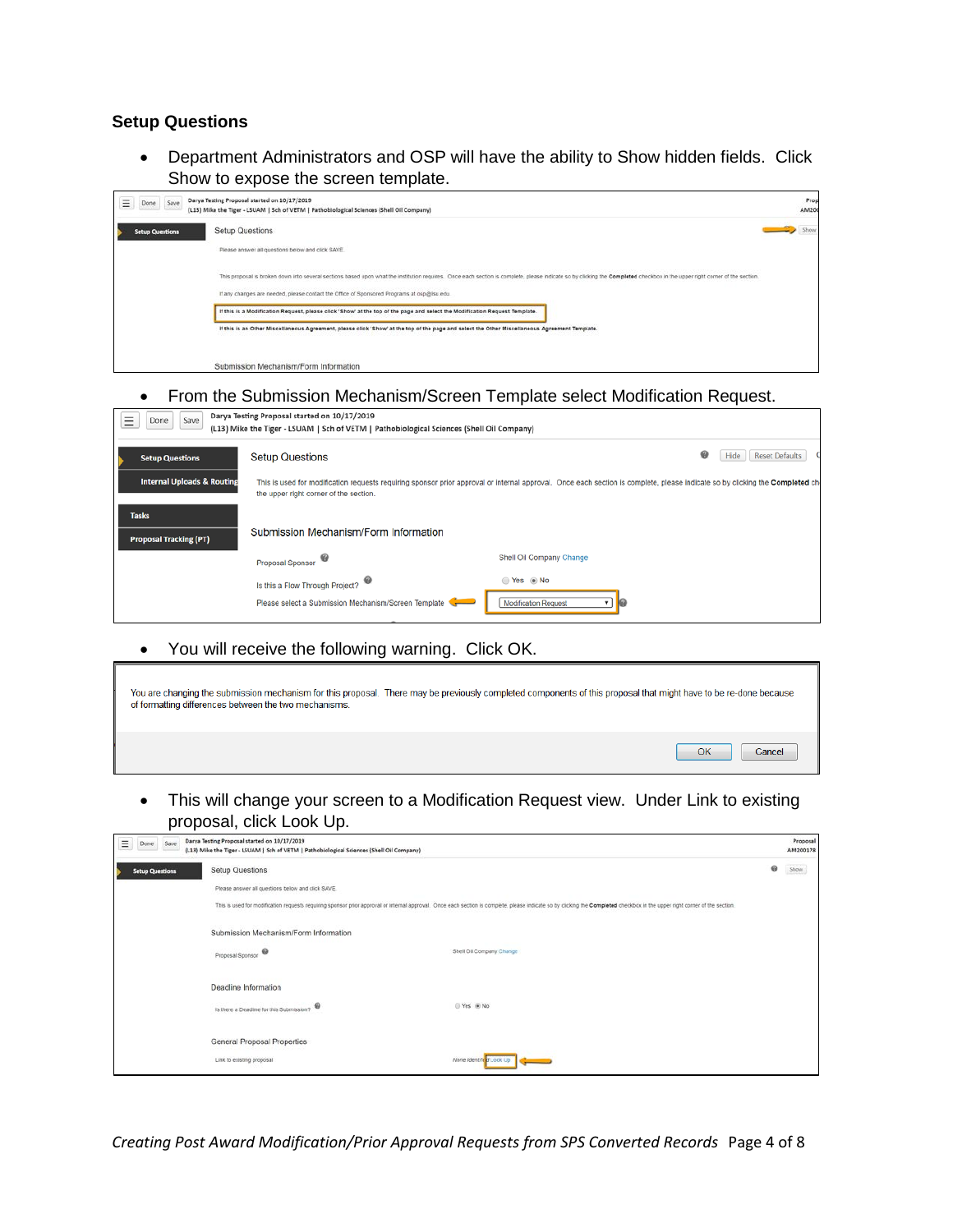• This will bring up a list of all of the PI's proposals. Under Institution column, click on funnel to filter to the proposal number you have copied.

| Select Master Proposal                                                                     |               |     |                                                |       |              |
|--------------------------------------------------------------------------------------------|---------------|-----|------------------------------------------------|-------|--------------|
| <b>Sponsor name</b>                                                                        | Institution # |     | Sponsor Award #                                |       | <b>Title</b> |
| LA Board of Regents (BOR)                                                                  | 48046-1       |     | Show items with value that:<br><b>Contains</b> |       |              |
| <b>Gulf States Marine Fisheries Commission</b>                                             | 48658-1       |     | 49318                                          |       |              |
| National Academy of Sciences (NAS)                                                         | 49000-1       | And | Is equal to                                    |       |              |
| National Oceanic and Atmospheric Administration (NOAA)                                     | 49623-1       |     |                                                |       |              |
| Coastal Protection and Restoration Authority (CPRA)<br>$\Omega$<br>$\equiv$ items par page | 49643-1       |     | Filter                                         | Clear |              |

- Click on record to populate Setup Questions tab with linked proposal. You link proposals to the Master Submission. In SPS, this would be 49318-1.
- The proposal number now changes to the next child submission (previously transaction).
- For records created from SPS converted records, the numbering will not be correct. In the example below, the next transaction/submission should be 49318-2 instead of the auto numbering of 49318-1-01. Contact [osp@lsu.edu](mailto:osp@lsu.edu) to correct the institution number before you route the request.

| =<br>Save<br>Done                             | <b>Test SPS Converted Record</b><br>(L13) Mike the Tiger - LSUAM   Sch of VETM   Pathobiological Sciences (National Science Foundation (NSF))                                                                                                                                                                                                                                | Proposal<br>49318-1-01 |
|-----------------------------------------------|------------------------------------------------------------------------------------------------------------------------------------------------------------------------------------------------------------------------------------------------------------------------------------------------------------------------------------------------------------------------------|------------------------|
| <b>Setup Questions</b>                        | Internal Uploads & Routing <sup>®</sup>                                                                                                                                                                                                                                                                                                                                      | Completed <sub>0</sub> |
| <b>Internal Uploads &amp; Routing</b>         | Step 1: Open the Modification Request form. Complete all sections related to your modification request. For sponsor prior approval requests, upload the request letter and supporting<br>documents being submitted to the sponsor. For internal prior approvals, upload the internal justification. Once you have completed the form, click Lock Form in upper right corner. |                        |
| <b>Tasks</b><br><b>Proposal Tracking (PT)</b> | Step 2: Please indicate the modification request is ready for routing by clicking the Completed checkbox in the upper right corner and then Route the request by clicking the 'Thumbs Up'<br>icon.                                                                                                                                                                           |                        |
|                                               | Step 3: Click Accepted and then Submit to route the proposal. ?                                                                                                                                                                                                                                                                                                              |                        |
|                                               |                                                                                                                                                                                                                                                                                                                                                                              |                        |

• Once OSP has corrected the number, check Completed box in top Right Corner.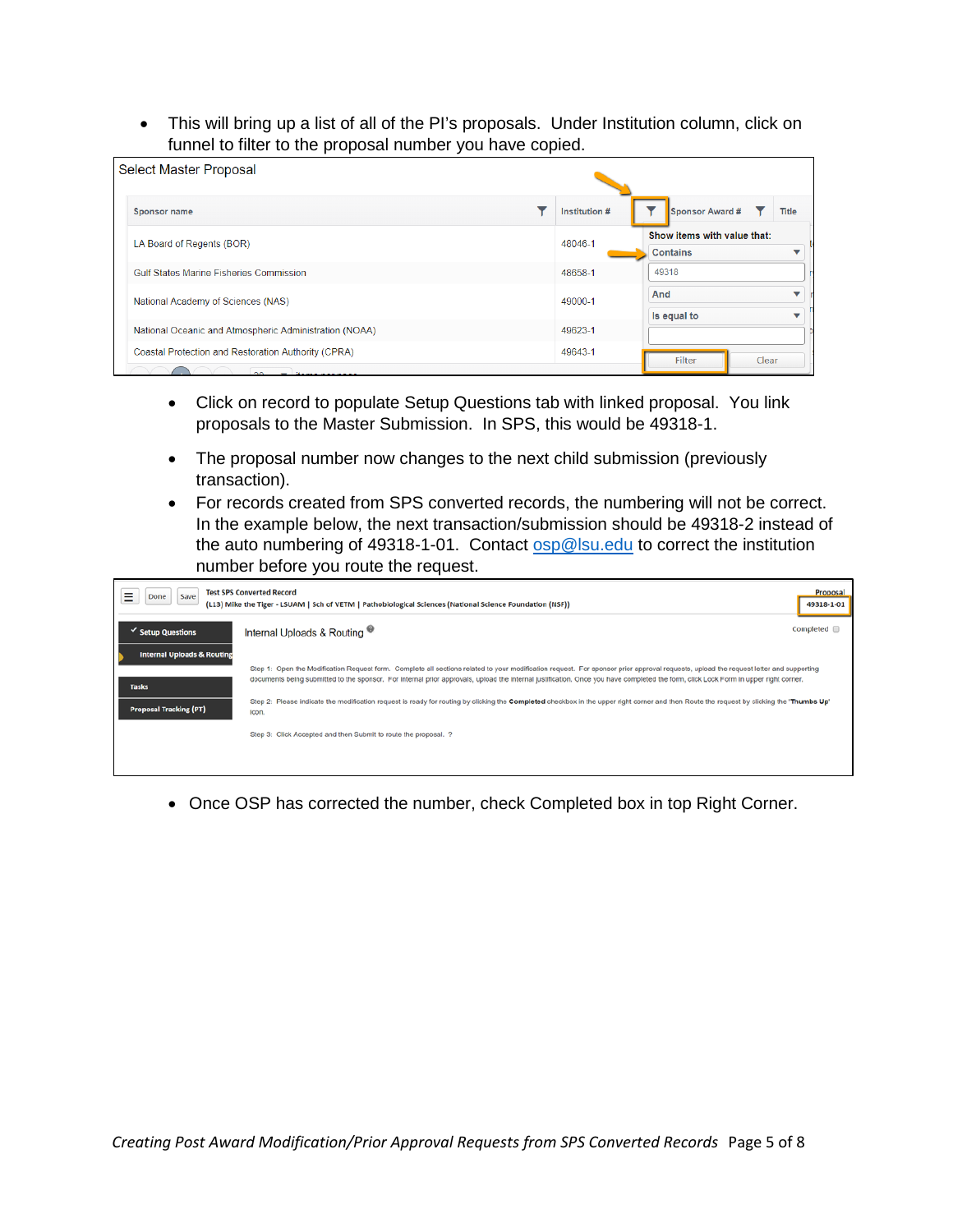### **Internal Uploads & Routing**

- Follow instructions at the top of the page.
- Open the Modification Request (Proposal Documentation) form by clicking Edit.

| $\equiv$ Done Save | Darya Testing Proposal started on 10/17/2019                                              |
|--------------------|-------------------------------------------------------------------------------------------|
|                    | (L13) Mike the Tiger - LSUAM   Sch of VETM   Pathobiological Sciences (Shell Oil Company) |

|                                                                                        | (CT3) Mike the Tiger - CSUAM   Sch of VETM   Kathobiological Sciences (Shell Oil Company)                                                                                                                                                                                                                                                                                                                                                                                                                                                                                                                                     |      |                    |               | <b>MMSD0120-01</b> |
|----------------------------------------------------------------------------------------|-------------------------------------------------------------------------------------------------------------------------------------------------------------------------------------------------------------------------------------------------------------------------------------------------------------------------------------------------------------------------------------------------------------------------------------------------------------------------------------------------------------------------------------------------------------------------------------------------------------------------------|------|--------------------|---------------|--------------------|
| Setup Questions                                                                        | Internal Uploads & Routing                                                                                                                                                                                                                                                                                                                                                                                                                                                                                                                                                                                                    |      |                    |               | Completed          |
| <b>Internal Uploads &amp; Routing</b><br><b>Tasks</b><br><b>Proposal Tracking (PT)</b> | Step 1: Open the Modification Request form. Complete all sections related to your modification request. For sponsor prior approval requests, upload the request letter and supporting documents being submitted to the sponsor<br>approvals, upload the infernal justification. Once you have completed the form, click Lock Form in upper right comer.<br>Step 2: Please indicate the modification request is ready for routing by clicking the Completed checkbox in the upper right corner and then Route the request by clicking the "Thumbs Up" icon.<br>Step 3: Click Accepted and then Submit to route the proposal. ? |      |                    |               |                    |
|                                                                                        | Current Proposal Status: Pending                                                                                                                                                                                                                                                                                                                                                                                                                                                                                                                                                                                              |      |                    |               |                    |
|                                                                                        | Components for Initial Application                                                                                                                                                                                                                                                                                                                                                                                                                                                                                                                                                                                            |      | Current Submission |               |                    |
|                                                                                        | <b>FORM/DOCUMENT NAME</b>                                                                                                                                                                                                                                                                                                                                                                                                                                                                                                                                                                                                     | EDIT | <b>STATUS</b>      | <b>UPLOAD</b> | <b>REMOVE</b>      |
|                                                                                        | Modification Request (Proposal Documentation)                                                                                                                                                                                                                                                                                                                                                                                                                                                                                                                                                                                 | B    | Incomplete         |               | Mandatory          |
|                                                                                        |                                                                                                                                                                                                                                                                                                                                                                                                                                                                                                                                                                                                                               |      |                    |               |                    |

- Complete all fields related to your modification request. Answering "Is this a Change in Investigator" exposes additional questions and certifications depending on the type of Modification/Prior Approval Request.
- If changes are needed to the Investigator % Credit allocation tab, those will be made at the bottom of this form. For converted SPS records, you will need to add the Investigator % Credit allocation from SPS or update if needed.
- Upload the required attachments on the Modification Request form and then click Lock Form to validate.

| LSU                                                                      | Lock Form <b>III</b><br>Validate                                                                                                                                                        |
|--------------------------------------------------------------------------|-----------------------------------------------------------------------------------------------------------------------------------------------------------------------------------------|
| <b>REQUEST TO MODIFY AN EXISTING</b><br><b>AWARD</b><br><b>ALL PAGES</b> | <b>REQUEST TO MODIFY AN EXISTING AWARD</b><br>ANSWER ALL QUESTIONS AND COMPLETE ALL REQUIRED FIELDS (*). WHEN DONE, CHECK LOCK FORM AT TOP RIGHT OF PAGE.<br>Record Number: AM200150-01 |
|                                                                          | ⋇<br>Is this a request for a Change in Investigator?<br>$Yes \Box No$                                                                                                                   |
|                                                                          | <b>SPONSOR PRIOR APPROVAL NEEDED: (CHECK ALL THAT APPLY)</b><br>No-Cost Extension                                                                                                       |
|                                                                          | □<br>Revised budget (attach revised budget with request below)                                                                                                                          |
|                                                                          | □<br>Change in Scope                                                                                                                                                                    |
|                                                                          | □<br>Reduction/Disengagement in PI, Co-Investigator, or Key/Senior Personnel<br>□<br><b>Transfer of an Award</b>                                                                        |
|                                                                          | п<br><b>Termination of an Award</b>                                                                                                                                                     |
|                                                                          | □<br>Request to add a Subaward                                                                                                                                                          |
|                                                                          | □<br>Pre-award costs greater than 90 days (federal expanded authorities)                                                                                                                |

• For records converted from SPS, make sure OSP has updated the institution number before routing. The institution number will appear on all routing emails.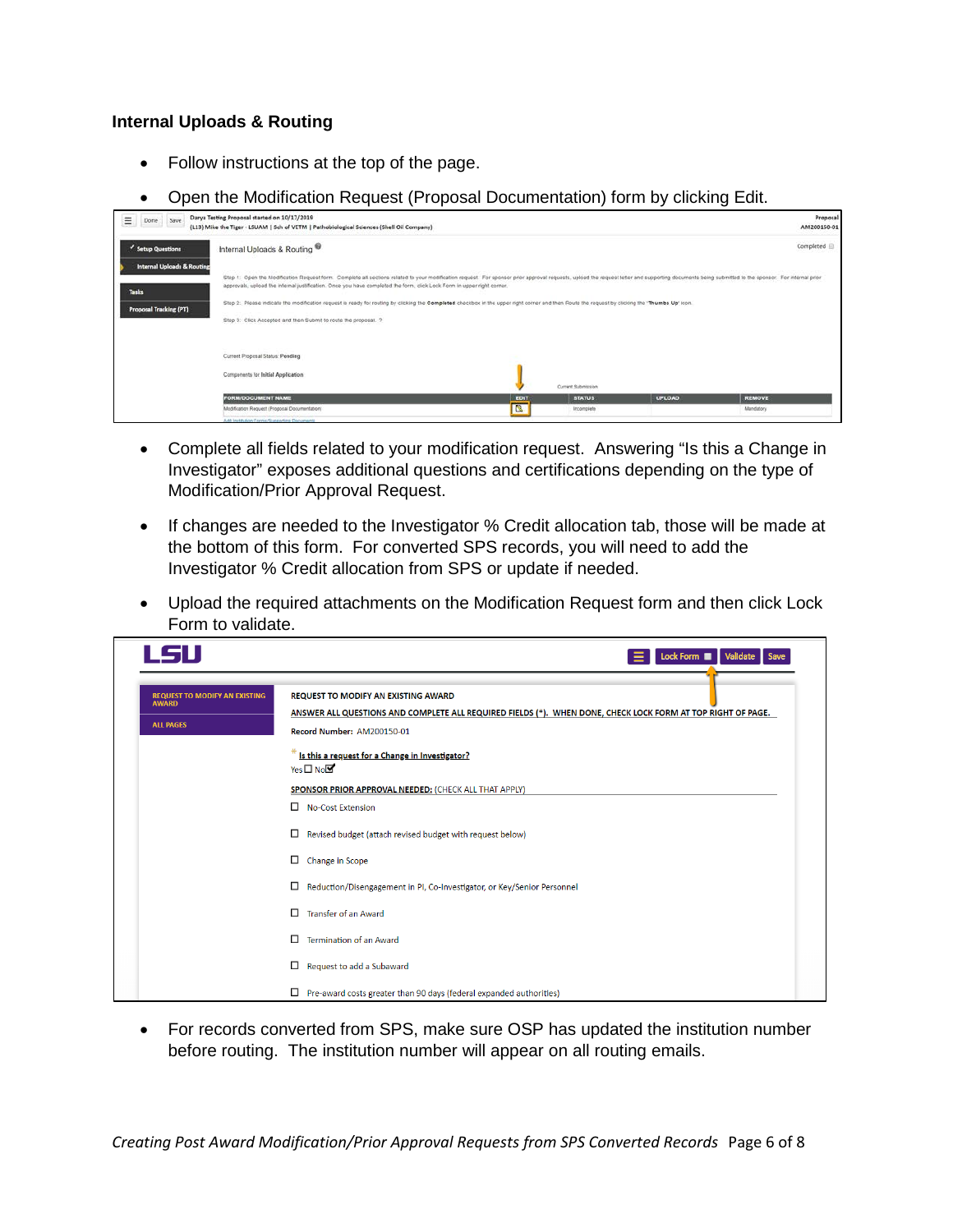- Routing the Modification Request:
	- Route the Modification Request for review and approvals by clicking the thumbs up icon by Submit Pre-Review.



• Click Accepted and then Continue.

| <b>Certification</b> |                                                                                      | Close |
|----------------------|--------------------------------------------------------------------------------------|-------|
|                      | I have read and agree to the certifications on the Review Summary, if<br>applicable. |       |
|                      | Declined<br>$\cup$ Accepted<br>Continue                                              |       |

- A list of individuals receiving a notification or approval appear in list.
- NOTE: For Change in Investigator, OSP will insert the necessary approvals into the route.
- Click Submit.

|               |                  |                                    | Proposal AM200150-01 - (L13) Mike the Tiger "Darya Testing Proposal started on 10/17/2019" (Pending)                                                                                                                                                                                         |                  |        |
|---------------|------------------|------------------------------------|----------------------------------------------------------------------------------------------------------------------------------------------------------------------------------------------------------------------------------------------------------------------------------------------|------------------|--------|
| Refresh Route | Step 1<br>Step 2 |                                    | Route Path - Mod Request Add New Person to Review Path<br><b>OSP Receipt</b> Gabrielle Sessum<br>OSP Receipt Michelle Sharp Pennington<br><b>OSP Receipt</b> Danielle Taylor<br>PIs/Dept Heads (L13) Mike the Tiger<br><b>PIs/Dept Heads</b> Dr. Test the Department Head $1 \overline{P_2}$ | 也<br>∗<br>旺<br>吒 | Submit |
|               |                  | No comments have been recorded yet |                                                                                                                                                                                                                                                                                              |                  |        |